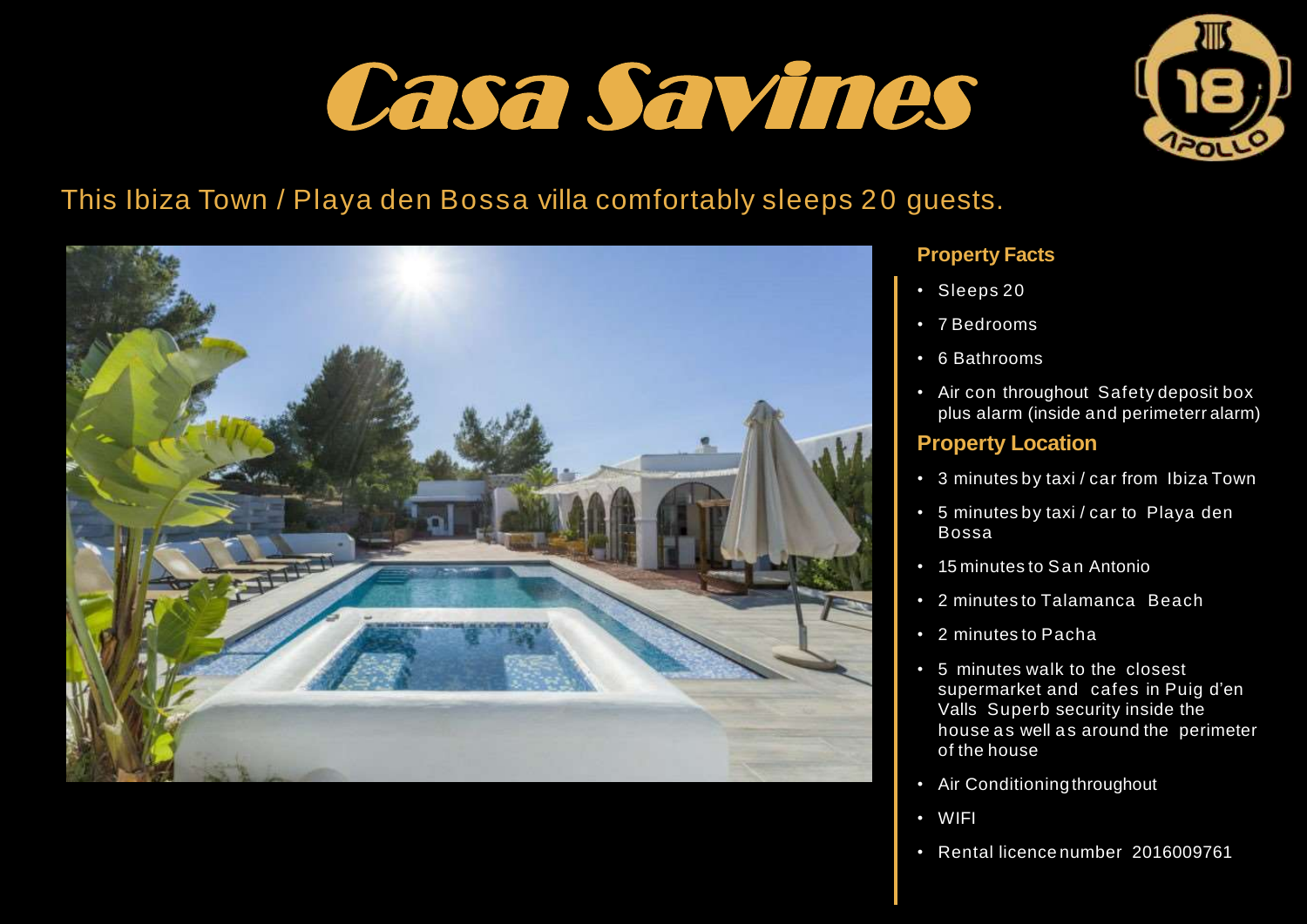



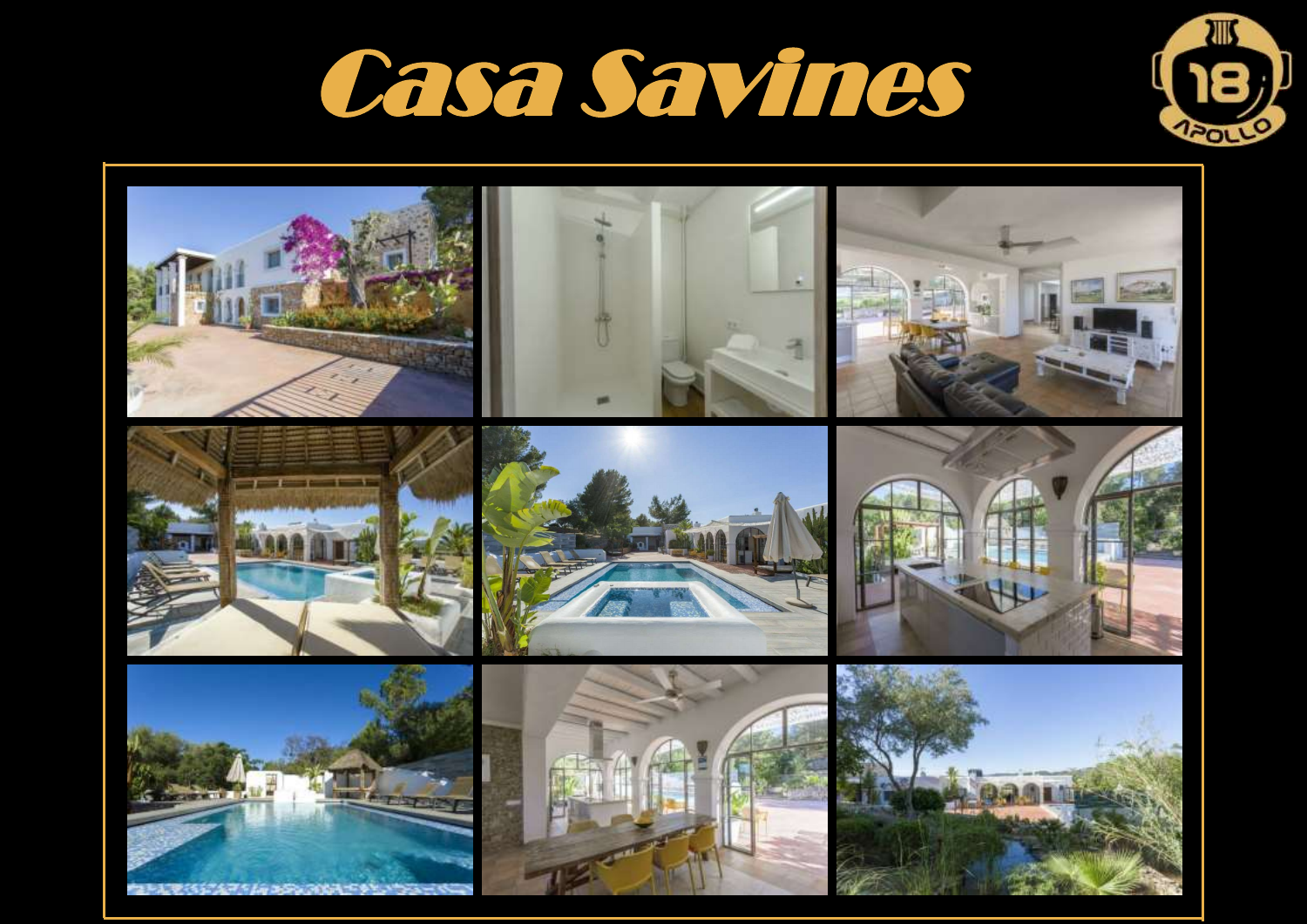# **Villa** Casa Savines **Savines**



## This Ibiza Town / Playa den Bossa villa comfortably sleeps 20 guests.

#### **About VillaSavines**

Villa Savine's is a luxury villa close to Ibiza Town and

Playa D'en Bossa. This beautiful property is in a quiet location just outside the lovely village of Puig D'en Valls and is only a 2-minute walk from the centre of the village where you'll find plenty of supermarkets, bars and restaurants. For 2018 this large private villa is having a total refurbishment which includes a superb Kitchen/Diner with glass doors overlooking the pool and stunning gardens. It has wonderful views over the surrounding countryside, it is also very close to all the action of Ibiza Town, Playa D'en Bossa and Marina Botafoch. This Ibiza Villa is unique and has always been very popular.

Villa Savines is a stunning luxury villa approached through its own private entrance where there is ample parking.

#### **Villadetails**

You enter this very spacious Ibiza villa into a very grand, bright entrance hall featuring a wonderful staircase that sweeps upstairs. The villa offers 7 bedrooms with 5 having en-suite bathrooms, the 6th bedroom has a separate bathroom and the smaller 7th bedroom has a separate toilet

#### **Master suite**

You enter into a grand, bright entrance hall featuring a wonderful staircase that sweeps upstairs. The villa offers 7 bedrooms, 5 bedrooms with en-suite facilities plus another bathroom and a 7th smaller bedroom with a separate toilet.

On the ground floor of Villa Savine's there are 3 good sized bedrooms. As well as 4 bedrooms on the first floor , there is a magnificent master suite with views over the garden. There is a beautifully decorated dining area, leading to 'Brand new for 2018' a superb well-equipped modern kitchen/dinner with glass doors leading out to the pool and stunning gardens, as well as an outdoor BBQ area. The villa has 4 double bedrooms and 3 Twins .

#### **The pool and outside area**

The outside area is spectacular. There's a very large pool and a wonderful BBQ area. There are plenty of sun loungers, day beds and an excellent al fresco dining area. The outside area of Villa Savines is perfect for entertaining and would be the most idyllic place to hold your wedding or run your very own Yoga Retreat.

#### **Secure**

The villa is large, luxurious and very private. The house is also very secure, it has an alarm inside the house and alarms outside around the perimeter.

#### **Property Facts**

- Sleeps 20
- 7 Bedrooms
- 6 Bathrooms
- Air con throughout Safety deposit box plus alarm
- (inside and perimeter alarm)

#### **Property Location**

- 3 minutes by taxi / car from Ibiza Town
- 5 minutes by taxi / car to Playa den Bossa
- 15 minutes to Sn Antonio
- 2 minutes to Talamanca Beach
- 2 minutes to Pacha
- 5 minutes walk to the closest supermarket and cafes in Puig d'en Valls Superb security inside the house as well as around the perimeter of the house
- Air Conditioning throughout • WIFI
- Rental licence number 2016009761